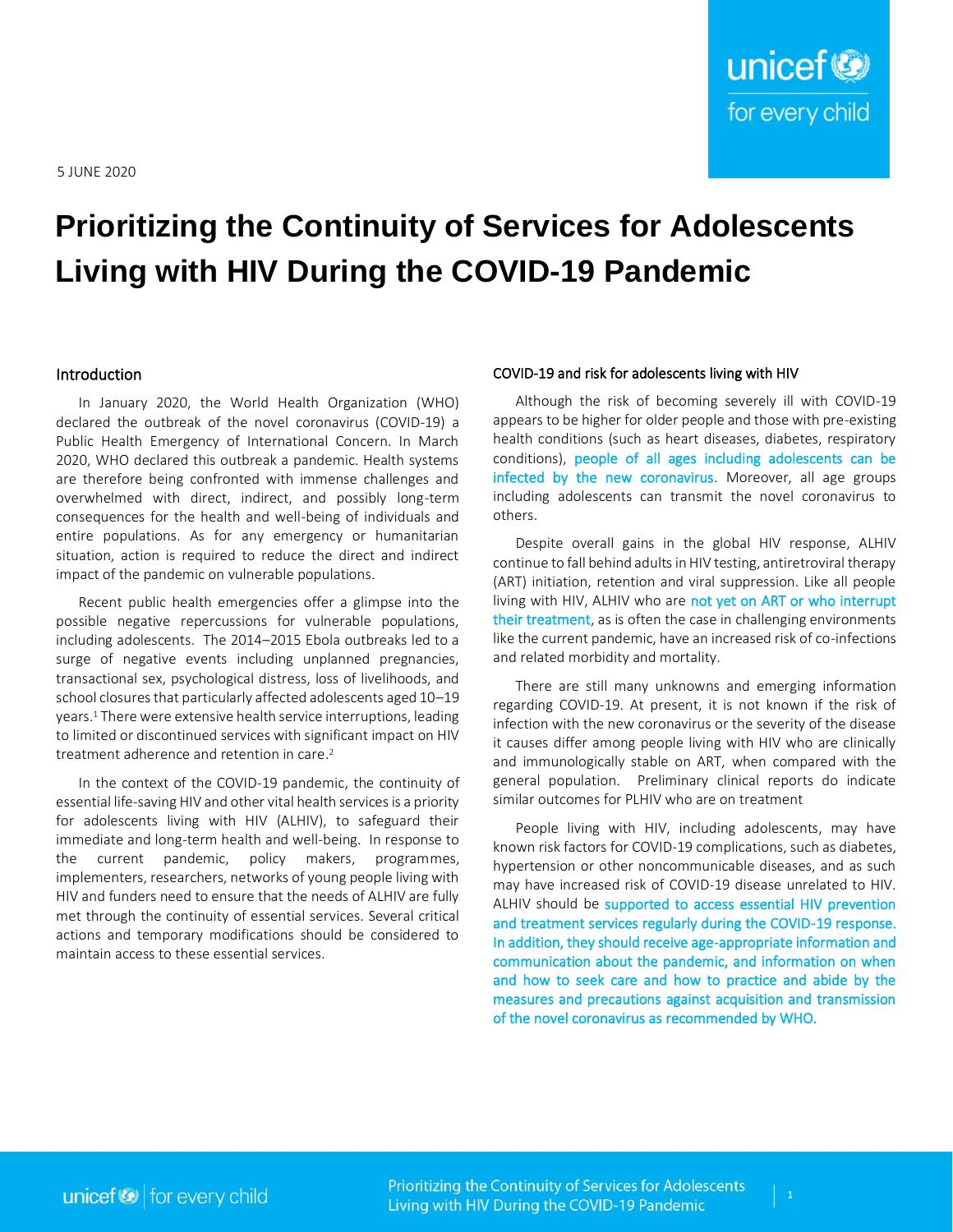## Adolescents living with HIV, TB, ART and adherence

The continuity of ART during the current pandemic is a substantial public health challenge. Clinically stable ALHIV can benefit from multi-month prescriptions and dispensing (3-6 month supply). This will reduce the frequency of visits (and potential coronavirus exposure or transmission) to healthcare facilities and facilitate continuity of treatment, thus circumventing possible restrictions of movement instituted during the pandemic.

All multi-month prescriptions and dispensing programmes should have adequate considerations for supply management and storage availability while adhering to physical distancing and other infection prevention and control measures. Responding to COVID-19 will challenge already over-stretched supply chains.

It is important to support the continuity of supply chains for critical HIV commodities as part of essential commodity security plans. People, including adolescents ill with COVID-19 and tuberculosis (TB), may show similar symptoms such as cough, fever and difficulty breathing. All measures should be taken to ensure continuity of services for people including adolescents who need preventive and curative treatment for TB.

The challenge of treatment adherence, which has been well documented among ALHIV, must continue to be addressed despite movement restrictions and physical distancing measures which hamper group gatherings like adherence clubs, community support meetings and peer provider support. Consideration should be given to adaptations of in-person individual or group adherence counselling and support such as through phone calls and digital platforms such as social media, apps, websites and text/WhatsApp messages where possible. It is however important that privacy, confidentiality and a rights-based approach are maintained during this period. Most importantly, adolescent-friendly communication is key. ALHIV should be informed of and prepared for service delivery changes and how they might affect their lives.

## Sexual and reproductive health services for adolescents living with HIV

Adolescents have high rates of unintended pregnancy, leading to adverse health, social and economic outcomes. The rate of maternal mortality among adolescents 15–19 years old is especially high in African countries. Experience from Ebola in West Africa showed increases in sexual exploitation, transactional sex and unplanned adolescent pregnancies during the epidemic. Ensuring that resources are available to support adolescents to make safe decisions and exercise their sexual and reproductive rights during the pandemic response is important. The rights of pregnant ALHIV and adolescent mothers to highquality care before, during and after childbirth including antenatal, newborn, postnatal, intrapartum and mental health care, should be protected.

While some HIV community-based prevention activities are likely to be paused or scaled down, it is essential that the continuation of and access to contraception and sexually transmitted infection (STI) management services be prioritized for adolescents who require them. Telehealth for counselling and sharing of messages related to safe and effective use of contraception and for selection and initiation of contraceptives should be provided for adolescents while programmes should ensure adequate inventory to avoid potential stock-outs.

## Mental health and psychosocial considerations for ALHIV

Adolescent mental health during the COVID-19 pandemic should not be neglected as adolescents often face disproportionate risks and impact in this area. Providing responsive psychosocial support and coping strategies for ALHIV during this pandemic is essential, as psychosocial stressors often experienced by ALHIV may be compounded by movement restrictions and isolation, and challenges with accessing food, clothing, shelter, and psychosocial support.

The role of peers in providing one-on-one and group mental health care and psychosocial support for ALHIV has been welldocumented. With the current COVID-19 restrictions in many countries, group gatherings are limited or cancelled. Online and other telecommunication options where possible should be used to sustain communication and support for ALHIV. Interactive, virtual, online support platforms, family and household members and networks of young people living with HIV may be instrumental in maintaining safe and age-appropriate social interaction to provide support towards the psychological and mental health well-being of ALHIV. The privacy and confidentiality of ALHIV is paramount and ALHIV should be informed on how and whom to reach out for additional support if feeling unwell or psychologically distressed.